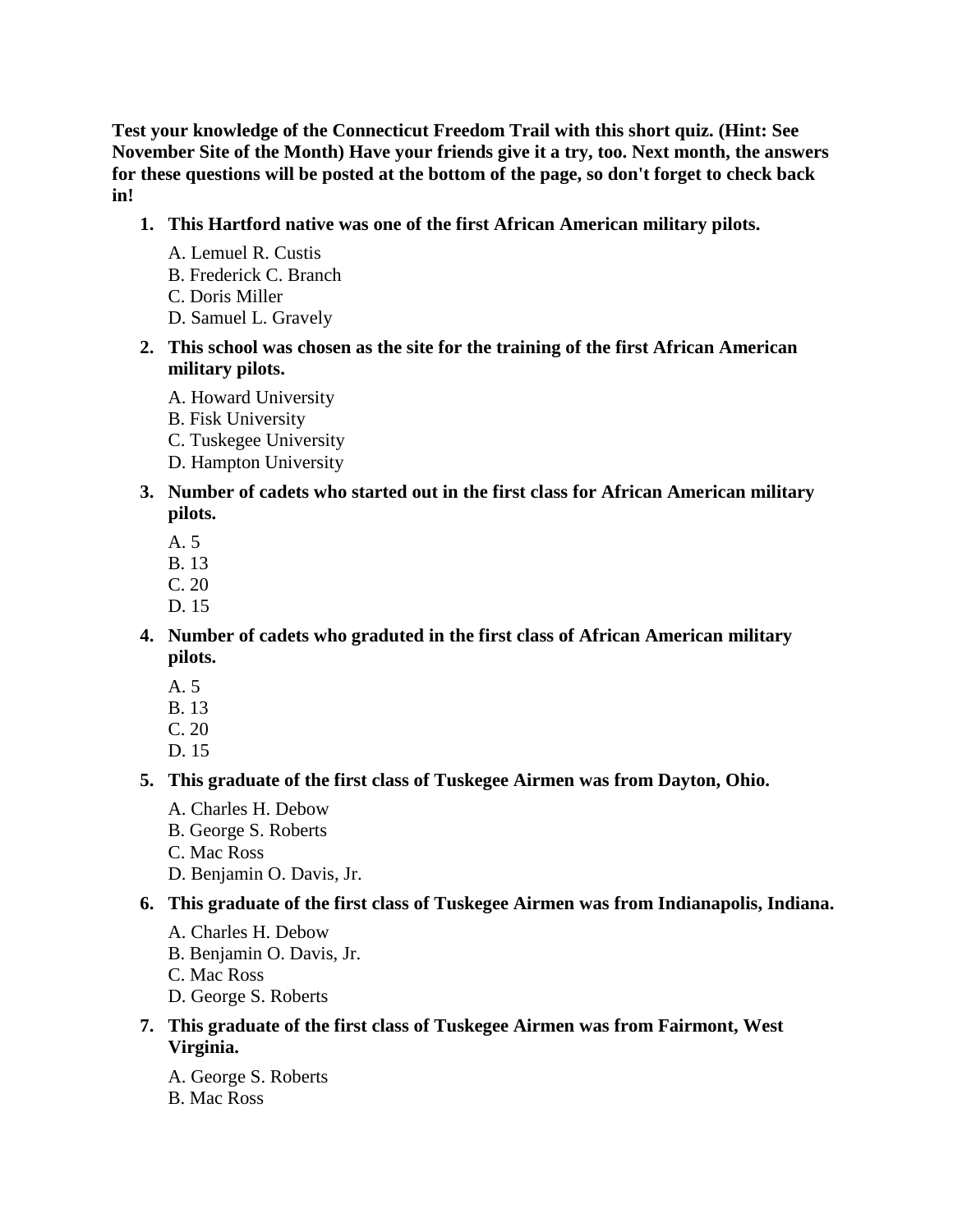- C. Charles H. DeBow
- D. Benjamin O. Davis, Jr.

#### **8. This graduate of the first class of Tuskegee Airmen was from Tuskegee, Alabama.**

- A. Benjamin O. Davis, Jr.
- B. Mac Ross
- C. Charles H. DeBow
- D. George S. Roberts

# **9. He was the only one in the first class of Tuskegee Airmen with the rank of Captain.**

- A. Lemuel R. Custis
- B. Mac Ross
- C. Benjamin O. Davis, Jr.
- D. Charles H. DeBow

## **10. After high school, Lemuel R. Custis attended this college:**

- A. Hampton University
- B. Howard University
- C. Atlanta University
- D. Delaware State University

## **11. Lemuel R. Custis graduated from college with a degree in:**

- A. Mathematics
- B. Engineering
- C. Biology
- D. Business Administration

## **12. Prior to his military pilot training, Lemuel R. Custis was hired as the first African American police officer in this town:**

- A. Windsor, CT
- B. Hartford, CT
- C. Tuskegee, AL
- D. Washington, D.C.

# **13. When Lemuel R. Custis left active military duty, he held this rank.**

- A. Second Lieutenant
- B. Captain
- C. Major
- D. General

#### **14. Lemuel R. Custis worked for 30 years with this agency before retiring.**

- A. State of Connecticut Tax Department
- B. U.S. Army Air Force
- C. United Airlines
- D. National Aeronautics & Space Administration (NASA)

#### **15. The Lemuel R. Custis gravesite is located here:**

- A. Grove Street Cemetery
- B. Walnut Grove Cemetery